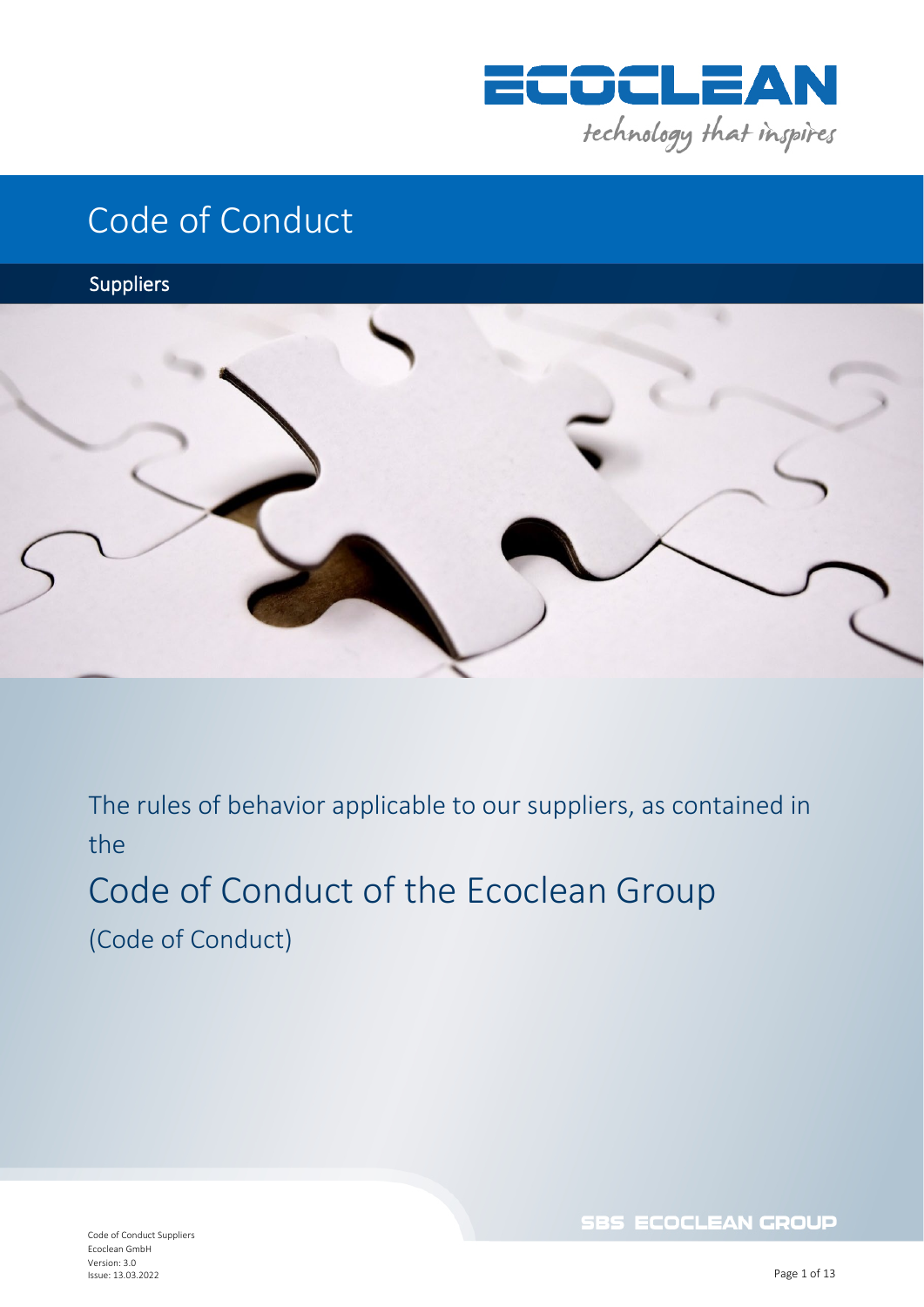

### Automatic updating/modification status

#### Update service



This document is currently not subject to an update service.

 $X \mid$  Quality Management maintains an update service for this document.

 $X$  The latest version of this document is available on ecoNet.

#### Update status

Document version: 3.0 dated March 13, 2022 The history of previous versions is listed below:

| Version | Date     | Change/reason                       |
|---------|----------|-------------------------------------|
| -1.0    | 01/09/18 | First edition                       |
| 2.0     | 29/11/21 | Revision and online release         |
| 3.0     | 13/03/22 | Additions to chapters 8, 14, 16, 17 |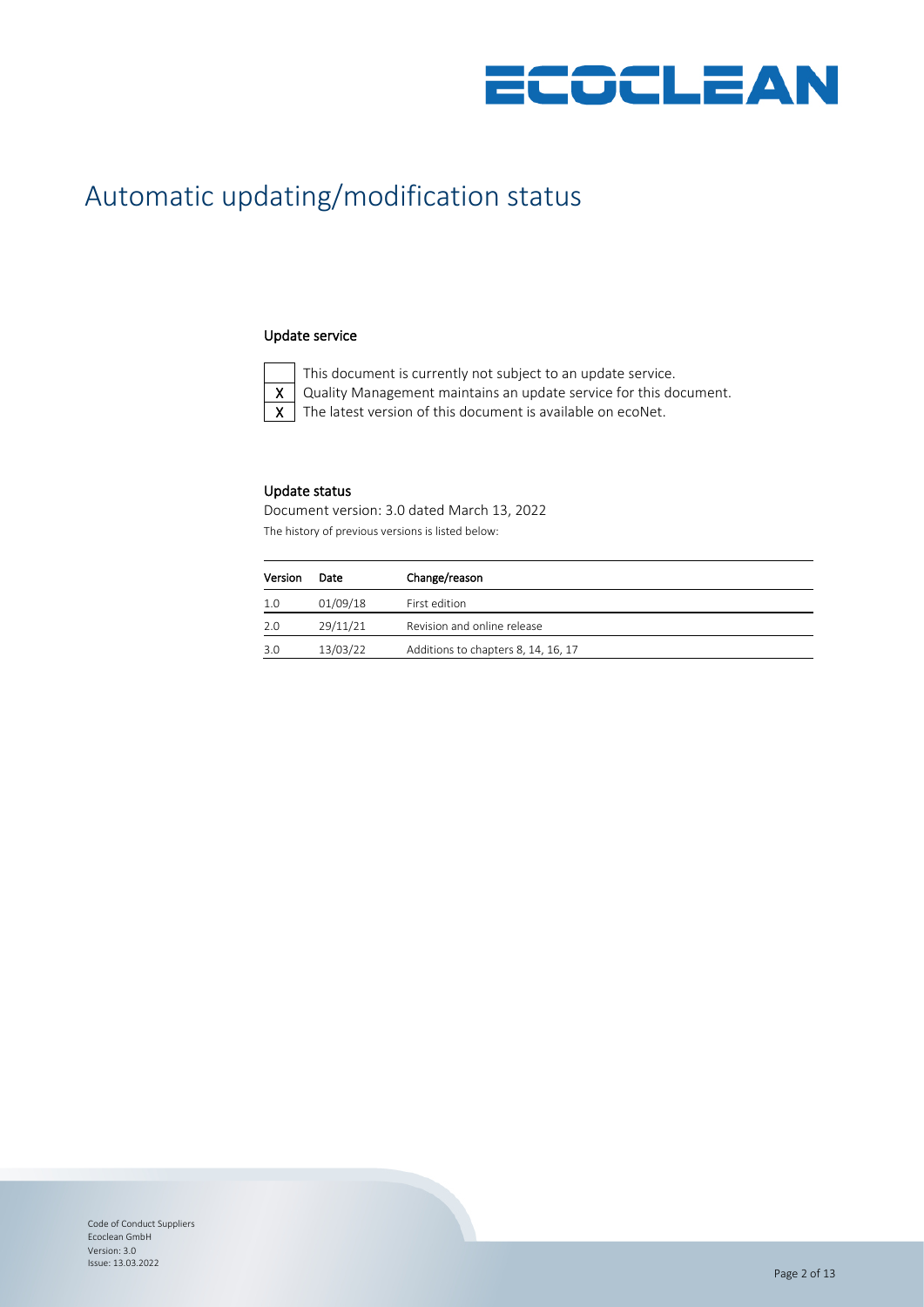

# **Contents**

| Foreword       |                                                                                                                                                      |                |
|----------------|------------------------------------------------------------------------------------------------------------------------------------------------------|----------------|
| $\mathbf{1}$   |                                                                                                                                                      | 5              |
| $\overline{2}$ |                                                                                                                                                      | 5              |
| 3              |                                                                                                                                                      | 5              |
| 4              | Relations to society and the public, corporate responsibility __________________                                                                     | 6              |
| 5              |                                                                                                                                                      | 6              |
| 6              | Conduct towards business partners, competitors and third parties<br>6                                                                                |                |
| $\overline{7}$ |                                                                                                                                                      |                |
| 8              | Conduct towards employees and amongst colleagues ________________________________8                                                                   |                |
| 9              |                                                                                                                                                      | $\overline{9}$ |
| 10             |                                                                                                                                                      | 9              |
| 11             |                                                                                                                                                      | 10             |
| 12             |                                                                                                                                                      | 10             |
| 13             | Sustainability, occupational safety and health, environmental protection<br>Sustainability, occupational safety and health, environmental protection | 11             |
| 14             | Energy consumption and greenhouse gas emissions ________________________________                                                                     | 11             |
| 15             |                                                                                                                                                      | 12             |
| 16             |                                                                                                                                                      |                |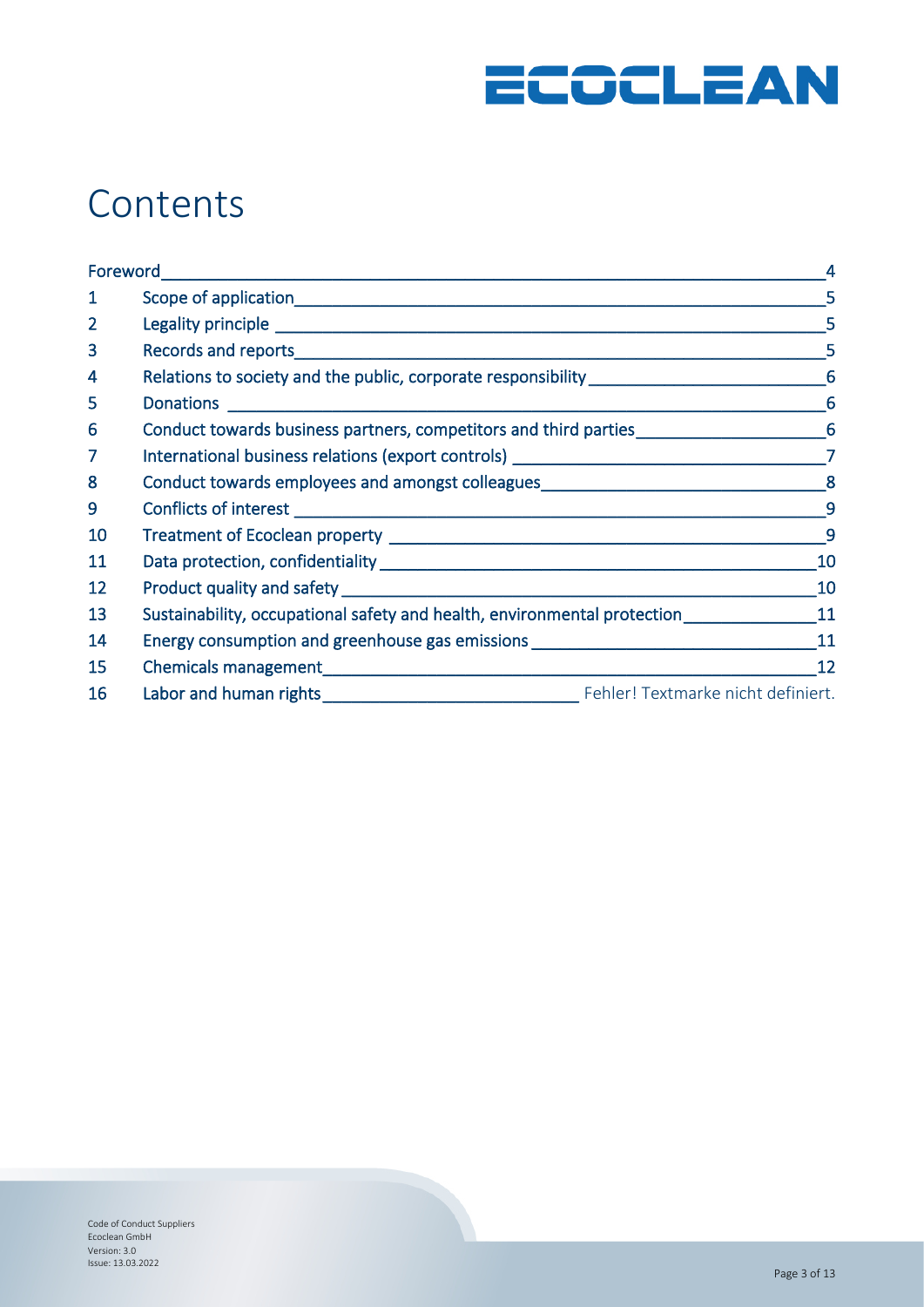

### <span id="page-3-0"></span>Foreword

The Code of Conduct of the Ecoclean Group establishes various rules of behavior for day-to-day work, which must be complied with by Ecoclean employees. We expect the business partners of Ecoclean, namely the suppliers, to behave in the spirit of the Ecoclean Code. We have therefore listed below all the rules of behavior of the Code which are applicable to you as a supplier. We assume that our suppliers will identify with these rules of behavior and take all measures necessary to ensure that they are complied with. Ecoclean also expects that you make appropriate efforts to ensure that the Code is complied with by your sub-contractors. In this way, you will be supporting the conviction held by Ecoclean that business success and the observation of ethical standards go hand in hand with each other.

Suppliers can direct any questions they may have on the Code of Conduct to the Corporate Compliance Officer at Ecoclean GmbH.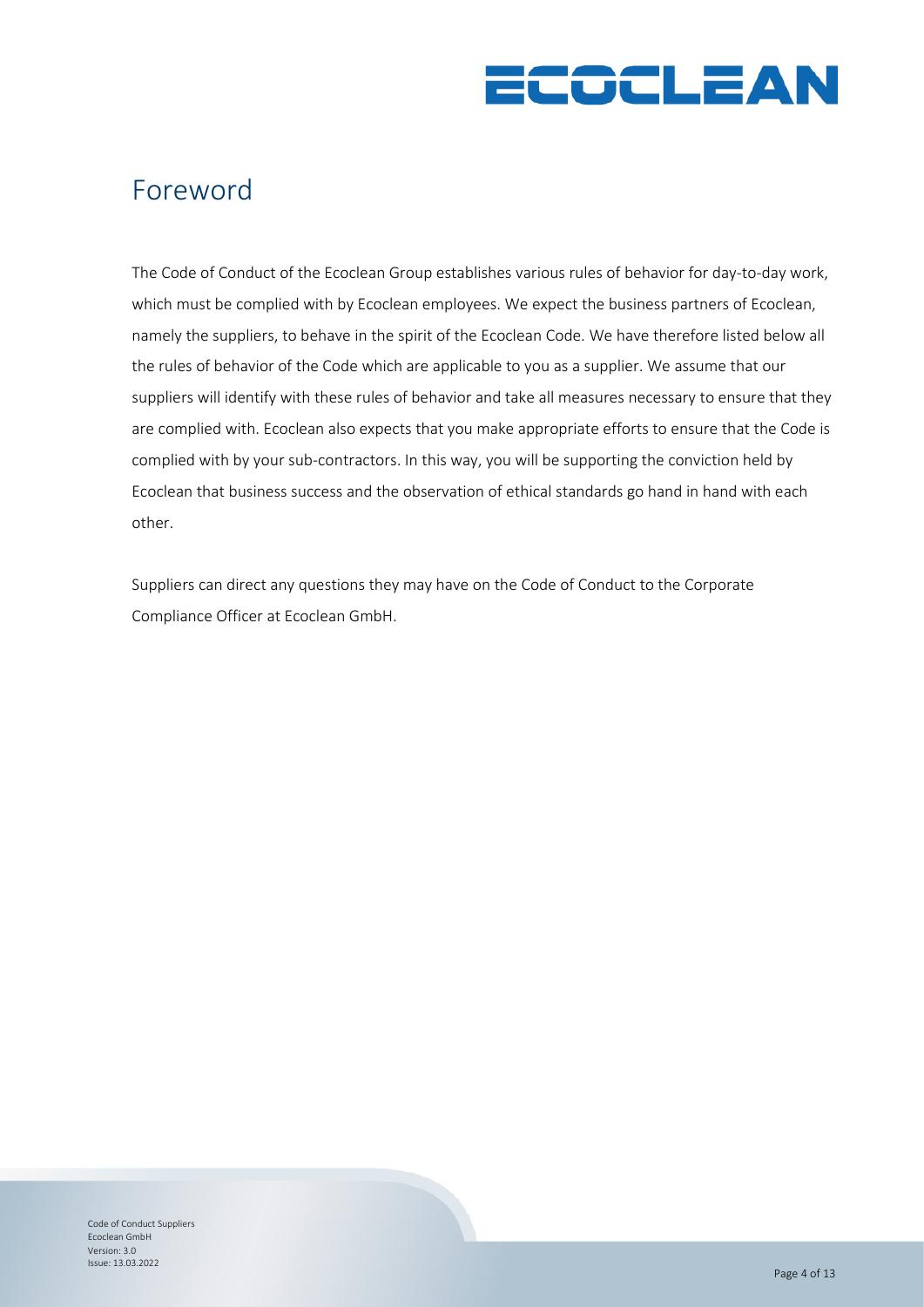

### <span id="page-4-0"></span>1 Scope of application

Ecoclean's Code of Conduct applies to all companies of the Ecoclean Group. Ecoclean is committed to ensuring that the Code of Conduct is applied in its entirety or that comparable rules of conduct are in place.

Where local law at Ecoclean locations gives rise to specific requirements, those requirements apply; in such cases, the Code of Conduct applies complementarily.

Ecoclean uses its best efforts to see that the principles of this Code of Conduct prevail in the cooperation with its business partners, especially its customers and suppliers.

### <span id="page-4-1"></span>2 Legality principle

Ecoclean and every individual employee comply with prevailing laws and internal rules. Ecoclean's Code of Conduct and the rules of ethical conduct defined therein are the guiding principles governing all business activities of the Ecoclean Group. The "argument" that it is permissible to deviate from the prevailing rules in individual instances for the purposes of business successes, and thus ultimately in the company's interest, is not accepted.

#### <span id="page-4-2"></span>3 Records and reports

All business transactions must be recorded completely, correctly, in a timely manner and in accordance with the specified procedures.

All records, reports and entries in documents and books of the Ecoclean corporation must conform to the principles of proper bookkeeping and balancing.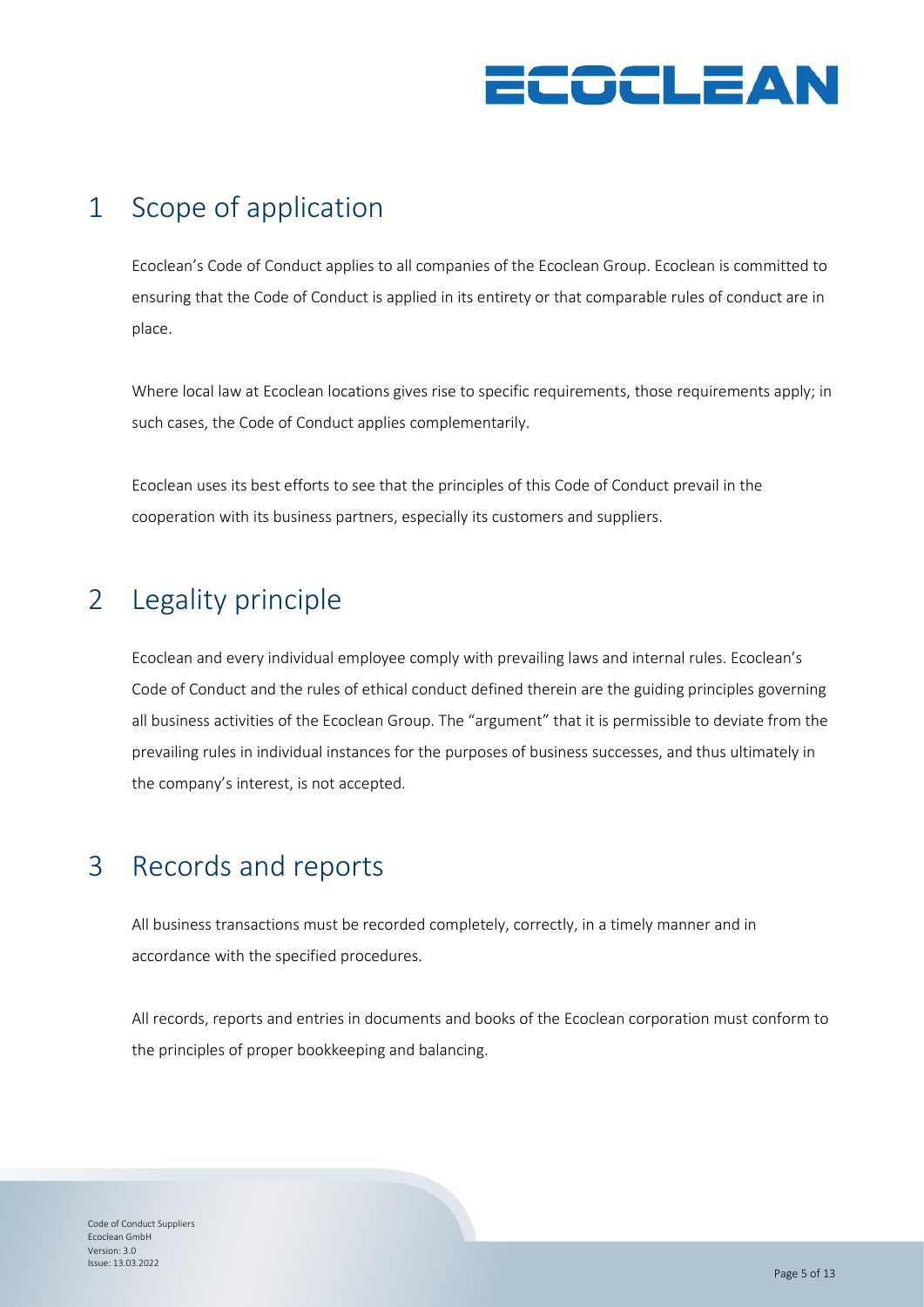

# <span id="page-5-0"></span>4 Relations to society and the public, corporate responsibility

Ecoclean is aware of its responsibility to society and therefore seeks to play an active role as partner in the community. Ecoclean has a long tradition of supporting local social institutions and organisations. Ecoclean's activities are also consistent with the Global Compact<sup>[1](#page-5-3)</sup>, in which the United Nations has formulated principles for fair working conditions and responsible business.

#### <span id="page-5-1"></span>5 Donations

Donations are only made if the recipient and purpose are known. Payments to private accounts are not permitted.

No direct or indirect political donations may be made to election candidates, office-holders, or political parties in Ecoclean's name.

Ecoclean does not involve itself in party political activities. However employees are free to pursue lawful political activities in their own time. Ecoclean welcomes civic, charitable, and social commitment by its employees.

# <span id="page-5-2"></span>6 Conduct towards business partners, competitors and third parties

#### Fair competition

Ecoclean supports fair competition and complies with competition and antitrust regulations.

<span id="page-5-3"></span> $1$  More information on the United Nations Global Compact can be found a[t www.unglobalcompact.org](http://www.unglobalcompact.org/)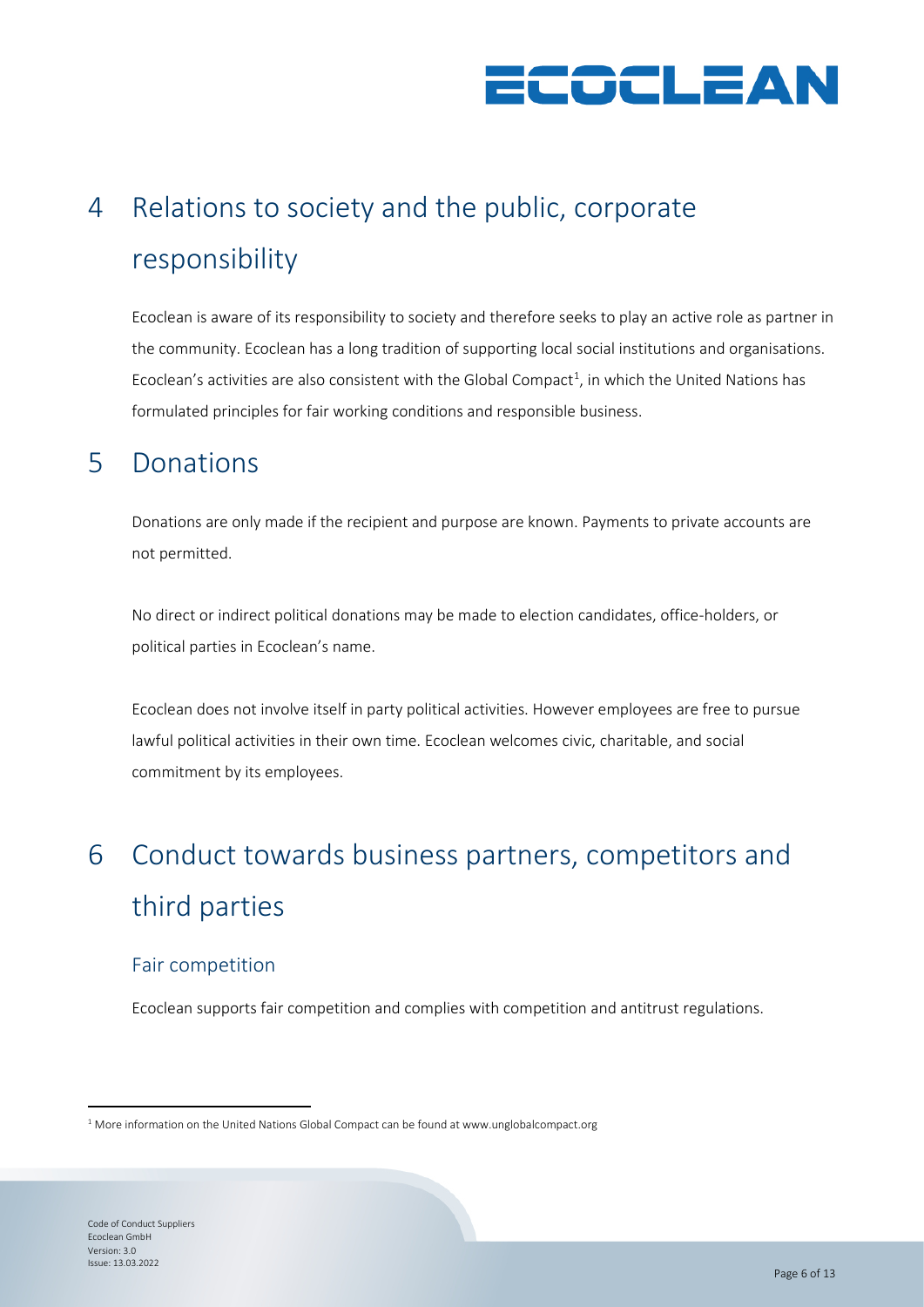# COCLEAN

Any form of direct or indirect bribery or favours, whether accepting or making payments, gifts or favours of any kind beyond the lawfully permitted framework and customary scale, is prohibited.

Our policy is to promote Ecoclean products fairly, honestly, and lawfully. False or misleading representations or deceptive marketing practices are not tolerated. In the interest of presenting a uniform global corporate identity marketing activities are to be coordinated with the Ecoclean Global Marketing Team.

#### Money laundering prevention

Ecoclean complies with its legal obligations for money laundering prevention and does not participate in money laundering activities. Money laundering is the channeling of assets (not only cash) which result from criminal activity into regular financial and economic circulation.

#### Commissions, consultants

Ecoclean employs consultants and intermediaries only in conformity with the legal framework conditions. This ensures that remunerations are paid only for consulting and mediation services actually performed and the remunerations are in an appropriate ratio to the performed service.

### <span id="page-6-0"></span>7 International business relations (export controls)

Ecoclean complies with laws and regulations that regulate the way in which companies may export and import products, services and information, and settle payments.

Business activities with countries, persons, or organisations on which sanctions have been imposed are subject to restrictions and can be illegal as a whole. Infringements can result in heavy fines and, for natural persons, also prison sentences.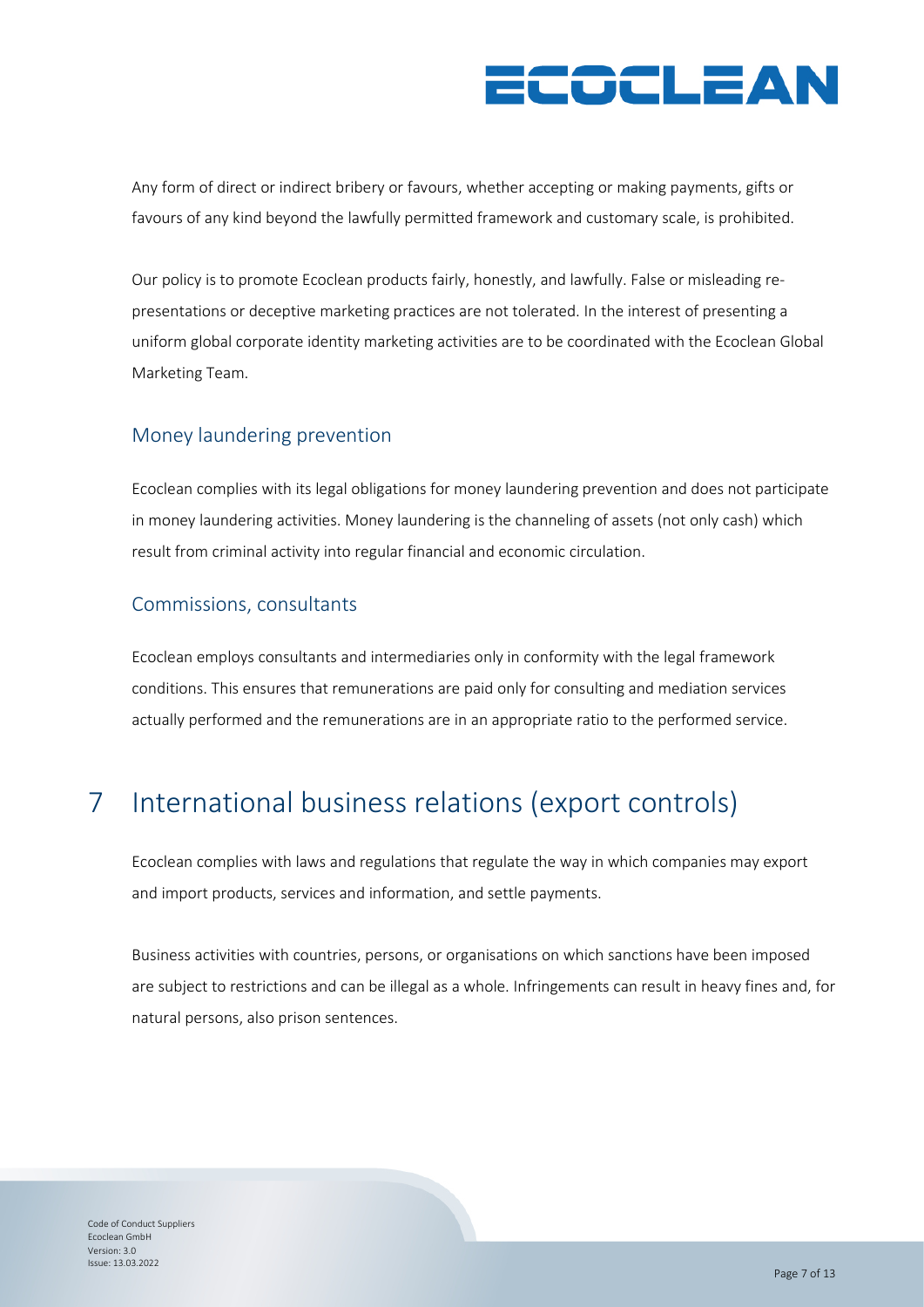

### <span id="page-7-0"></span>8 Conduct towards employees and amongst colleagues

We expect our business partners and suppliers to treat their employees fairly, courteously and respectfully. Discrimination and harassment are not tolerated at any of our Ecoclean locations throughout the world. In particular, no discrimination on the grounds of ethnicity, disability, gender, religious belief, age or sexual orientation will be tolerated. Child labour, forced labour and human trafficking are prohibited, rejected without exception, and actively prevented. Ecoclean's suppliers are free to participate in any employee interest group provided for by law.

Suppliers of Ecoclean GmbH guarantee towards their employees:

#### a) Wages and benefits

That for a normal working week, the wages paid are always at least equal to the legal minimum wage or the minimum wage prescribed by the industry. Employees must receive all benefits required by national law (e.g. insurance contributions, allowances, etc.).

Employees must also receive full information on their wages and allowances at regular intervals and in a form that is comprehensible. Wages must be paid in accordance with local customary procedures. Unauthorized deductions from wages, as well as deductions as disciplinary actions, are not permitted.

#### b) Working hours

That the applicable statutory restrictions on working hours are complied with. The maximum permitted working hours per week are regulated by national laws. Restrictions on overtime are regulated in accordance with regional legal or contractual obligations.

#### c) Freedom of association and collective bargaining

The rights to freedom of association and collective bargaining are key fundamental rights and international labour standards, the so-called ILO Core Labour Standards. They are anchored in Conventions No. 87 on Freedom of Association and Protection of the Right to Organise and No. 98 on implementation of the principles of the Right to Organise and Collective Bargaining.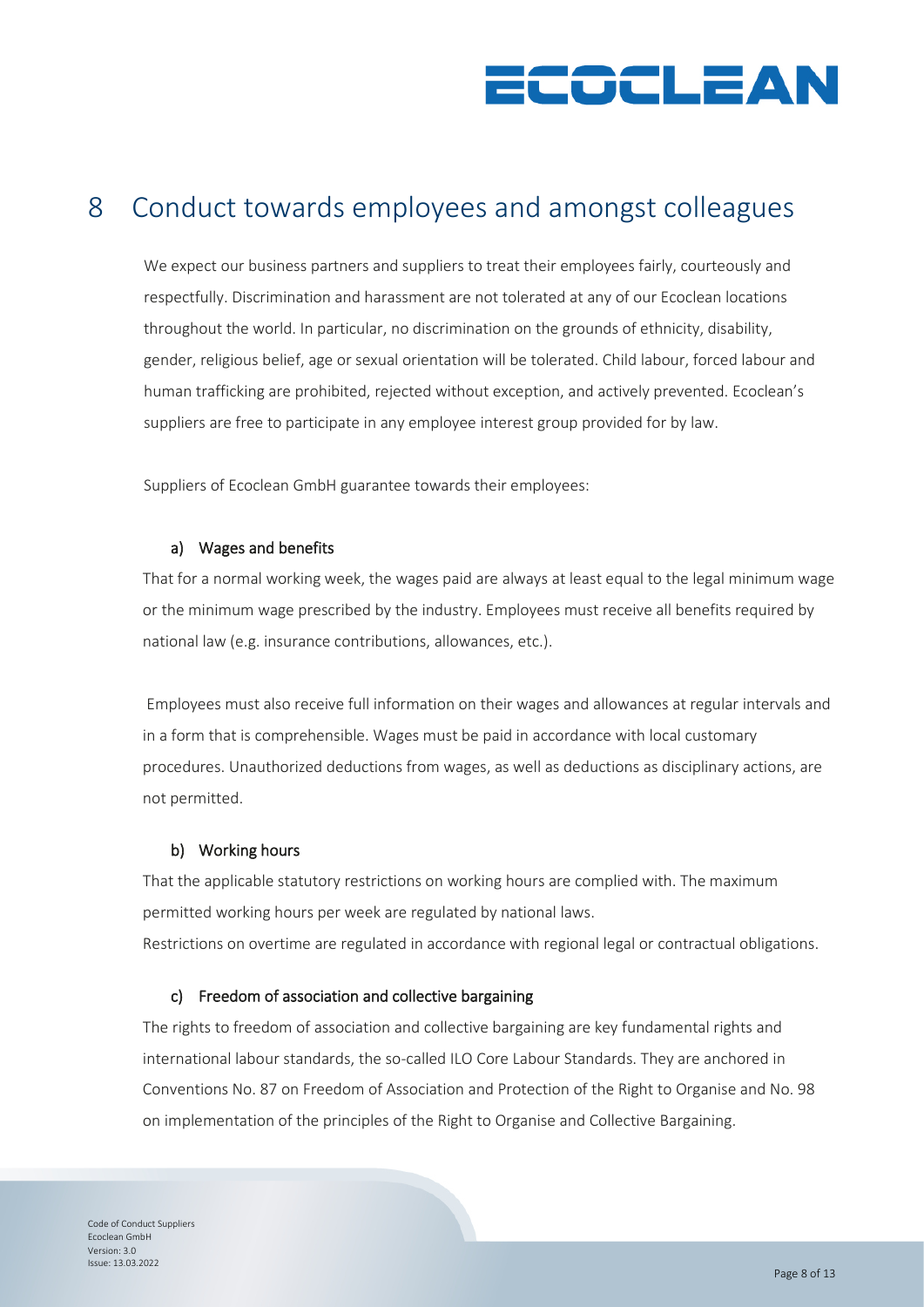# ECOCLEAN

The Right to Freedom of Association ensures that workers have the opportunity to organize and carry out their activities freely and without restrictions or interference. Workers have the right to join and actively participate in trade unions. At the same time, protection exists against any measures directed against this activity.

Collective Bargaining is the negotiation process between an employer (or an employers' association) and one or more trade unions. The objective of collective bargaining is to reach a collective agreement on wages and working conditions. Since these are legally binding contracts, they carry significantly more weight than other agreements between employers and workers. The rights to freedom of association and collective bargaining are key means for achieving and maintaining fair working conditions. This is because trade unions actively campaign for better working conditions and higher wages. For workers, they are an important means of enforcing their rights.

### <span id="page-8-0"></span>9 Conflicts of interest

Business and private interests are strictly separated at Ecoclean. The individual's own position within the company may not be abused for their own personal gain or that of their family or friends. Preference may not be given to business partners out of personal interests.

Employees are requested to disclose any suspected or actual conflict of interests to their superior and to collaborate with the superior to resolve this conflict.

#### <span id="page-8-1"></span>10 Treatment of Ecoclean property

Company property, whether tangible or intangible, is intended to assist employees in per- forming the duties Ecoclean assigns them. It may only be used for lawful business purposes and not for personal gain. Ecoclean employees ensure that company property is protected against loss, theft, and improper use.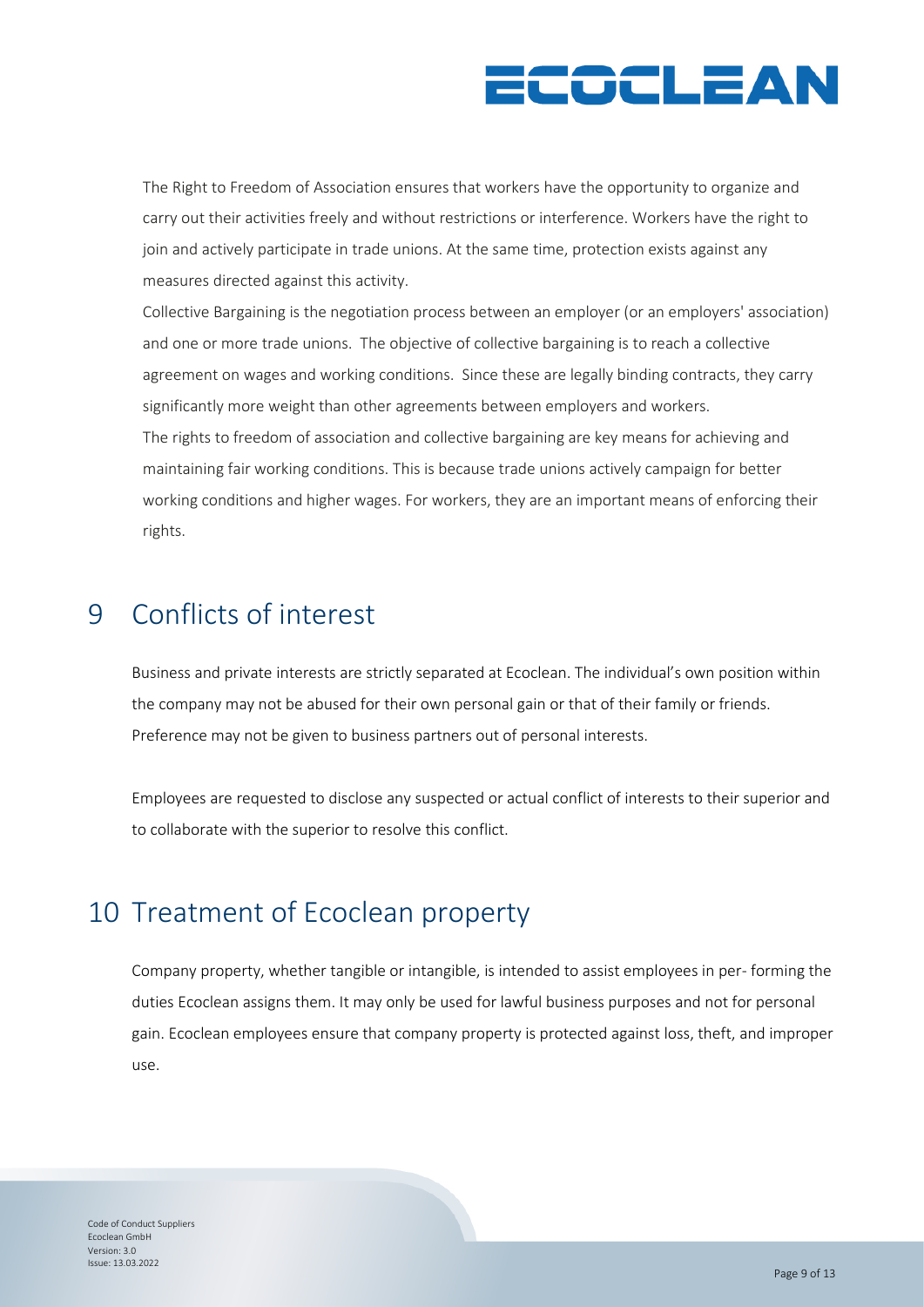

Know-how, patents, and property rights are of utmost importance for Ecoclean as a technology group. Superiors and employees know that and handle intellectual property with special care and responsibility.

### <span id="page-9-0"></span>11 Data protection, confidentiality

Personal data on Ecoclean's employees and business partners are only stored, processed, and used in compliance with legal regulations.

Confidential information supplied by business partners is treated confidentially and used only for the agreed purpose. Conversely, Ecoclean trusts that Ecoclean documents are handled with due care. Obligations or agreements for particular secrecy are observed at all times. Ecoclean takes appropriate measures to ensure that confidential information is protected.

### <span id="page-9-1"></span>12 Product quality and safety

Ecoclean develops innovative solutions and manufactures products of high technological standard that guarantee safe operation. Energy efficiency and the economical use of materials are at the forefront of Ecoclean's R&D work.

It is the mission of every individual Ecoclean employee to see that Ecoclean products meet the highest demands in terms of safety, health, environmental protection and quality, and that they also conform to the respective legal requirements.

Ecoclean's production facilities are certified to ISO 9001 standards. In individual instances, certifications are conducted according to additional or specific quality management systems such as  $VDA<sup>2</sup> 6.4.$ 

<span id="page-9-2"></span><sup>2</sup> VDA = Verband der Automobilindustrie e.V., Berlin (German Automotive Industry Association)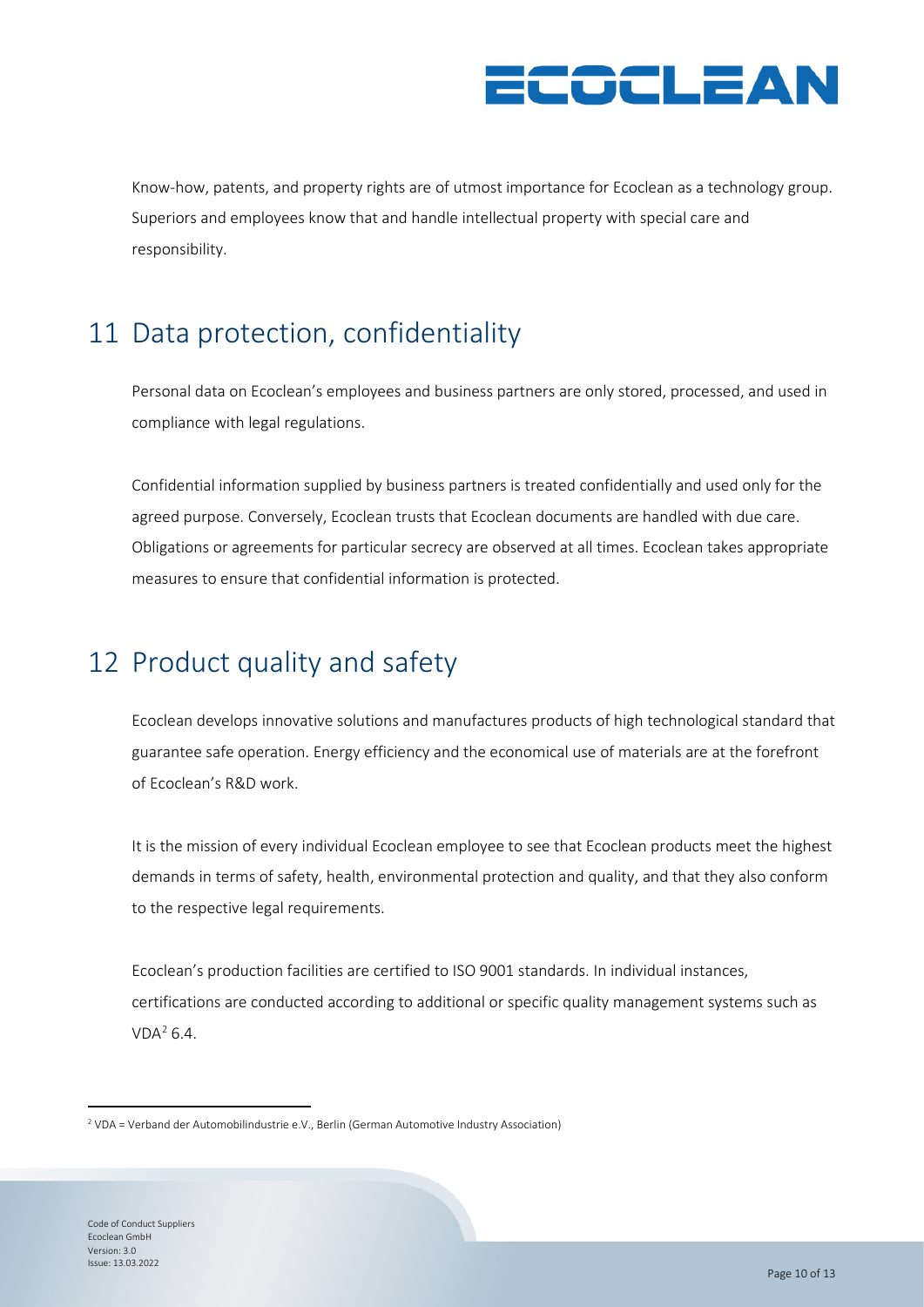

# <span id="page-10-0"></span>13 Sustainability, occupational safety and health, environmental protection

Ecoclean is constantly striving to reduce the consumption of energy, materials, and resources, and thus further the sustainability standards, at all its locations. This contributes to the company's successful long-term performance. Compliance with the laws for the protection of the environment is matter-of-course.

Ecoclean is committed to creating and assuring a safe, protected, and healthy working environment. Safety regulations and practices are complied with.

#### <span id="page-10-1"></span>14 Energy consumption and greenhouse gas emissions

As our worldwide presence continues to grow, so does our responsibility for our actions, which must reflect our global commitment to the environment. We expect our suppliers and their contractors to comply with all applicable environmental protection regulations, codes and standards. It is imperative that suppliers be committed to environmental compliance, minimize the environmental impact of their activities, and continuously strive to improve environmental performance. Suppliers must keep records enabling them to answer inquiries about consumption of resources, emissions, environmental compliance, environmental risks and liability, as well as other sustainability indicators.

We expect our suppliers to measure their energy consumption and to reduce avoidable consumption. Energy audits can be a first step towards identifying potential opportunities.

Greenhouse gases, and in particular carbon dioxide (CO2), intensify the greenhouse effect which leads to global warming. Saving energy significantly contributes to reducing CO2 emissions. Fluorinated greenhouse gases (F-gases) are between 100 and 24,000 times more harmful to the climate then CO2 (source: German Federal Environmental Agency). Fluorinated greenhouse gases are mainly used nowadays as refrigerants, aerosol propellants, foam and insulation blowing agents, and fire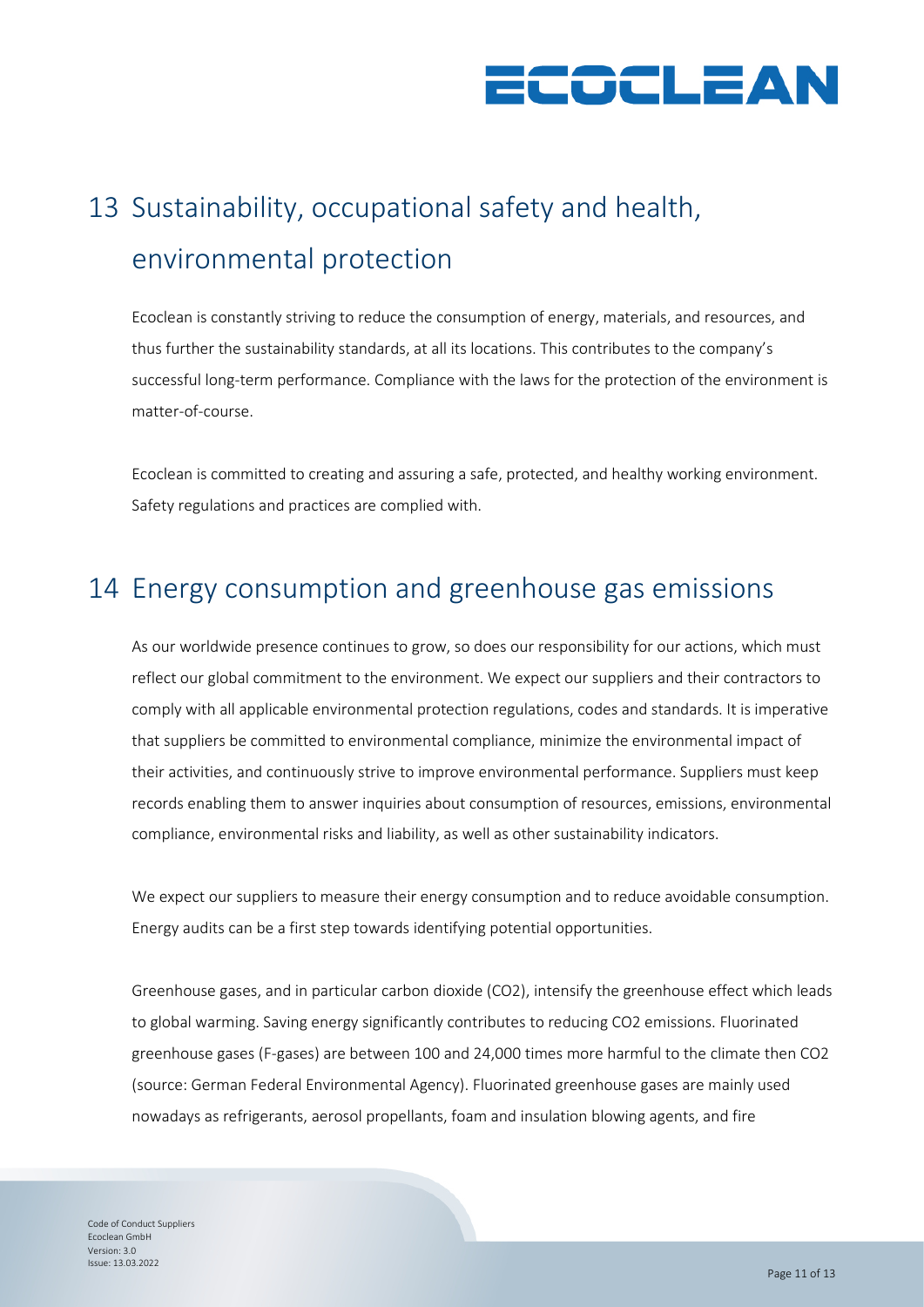# ECOCLEAN

extinguishing agents. In the interest of reducing emissions from these substances, apart from technical measures it is above all necessary to introduce targeted substitute agents or alternative technologies (source: German Federal Environmental Agency).

Our suppliers are also expected to establish processes that help minimize waste, prevent air pollution, conserve energy and reduce carbon emissions, as well as to strive to reduce their consumption of such commodities as water and electricity, and to commit to operating in a sustainable manner. In the annual supplier evaluation of our most important partners, the item "environment" is a decisive criterion for classification as an A, B or C supplier.

### <span id="page-11-0"></span>15 Chemicals management

Suppliers should have procedures in place to notify local authorities of any accidental release or introduction of hazardous substances into the environment, or of any other environmental emergency. The REACH regulation and Candidate List must be observed [\(https://echa.europa.eu/candidate-list-table\)](https://echa.europa.eu/candidate-list-table).

Suppliers from Germany must in addition comply with the Chemicals Prohibition Ordinance (ChemVerbotsV) and its implementation.

We expect our suppliers to safely dispose of their waste materials in accordance with national legislation, and to opt for recycling and environmentally conscious disposal options.